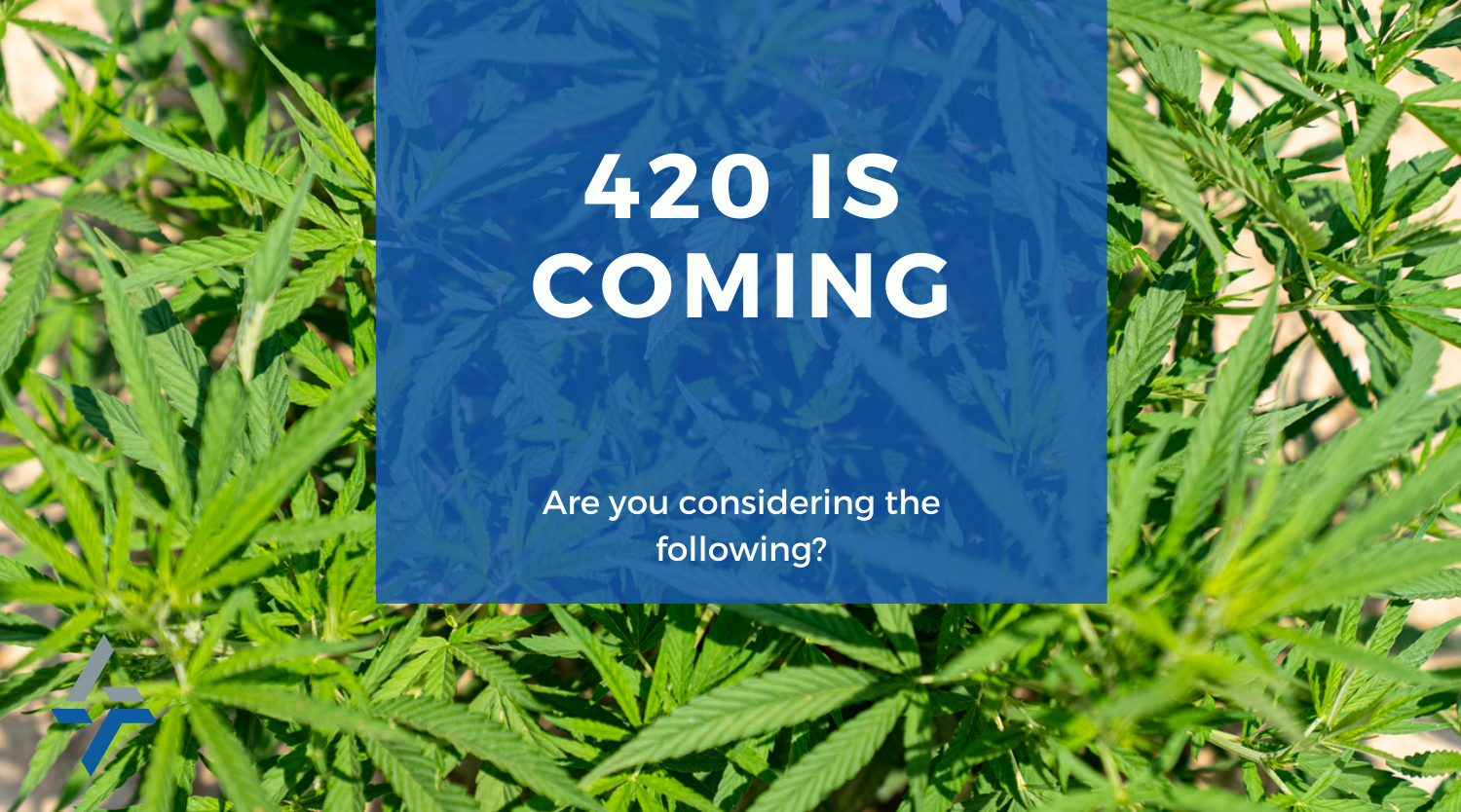

## **DRIVER EDUCATION**

Consider adding guidance regarding marijuana usage to your driver training program and ongoing HSE programs.

Drivers often report confusion on changing legalization laws on a State level, in both recreational and medicinal use. However; marijuana usage is not legal when operating in a DOT position, regardless of the type.

And since the substance takes longer to leave your system, using when off-duty doesn't necessarily mean you're not impaired when you come back on duty. If fact, several studies have shown that drivers with THC in their blood were roughly twice as likely to be responsible for a deadly crash or be killed as drivers who hadn't used drugs or alcohol.

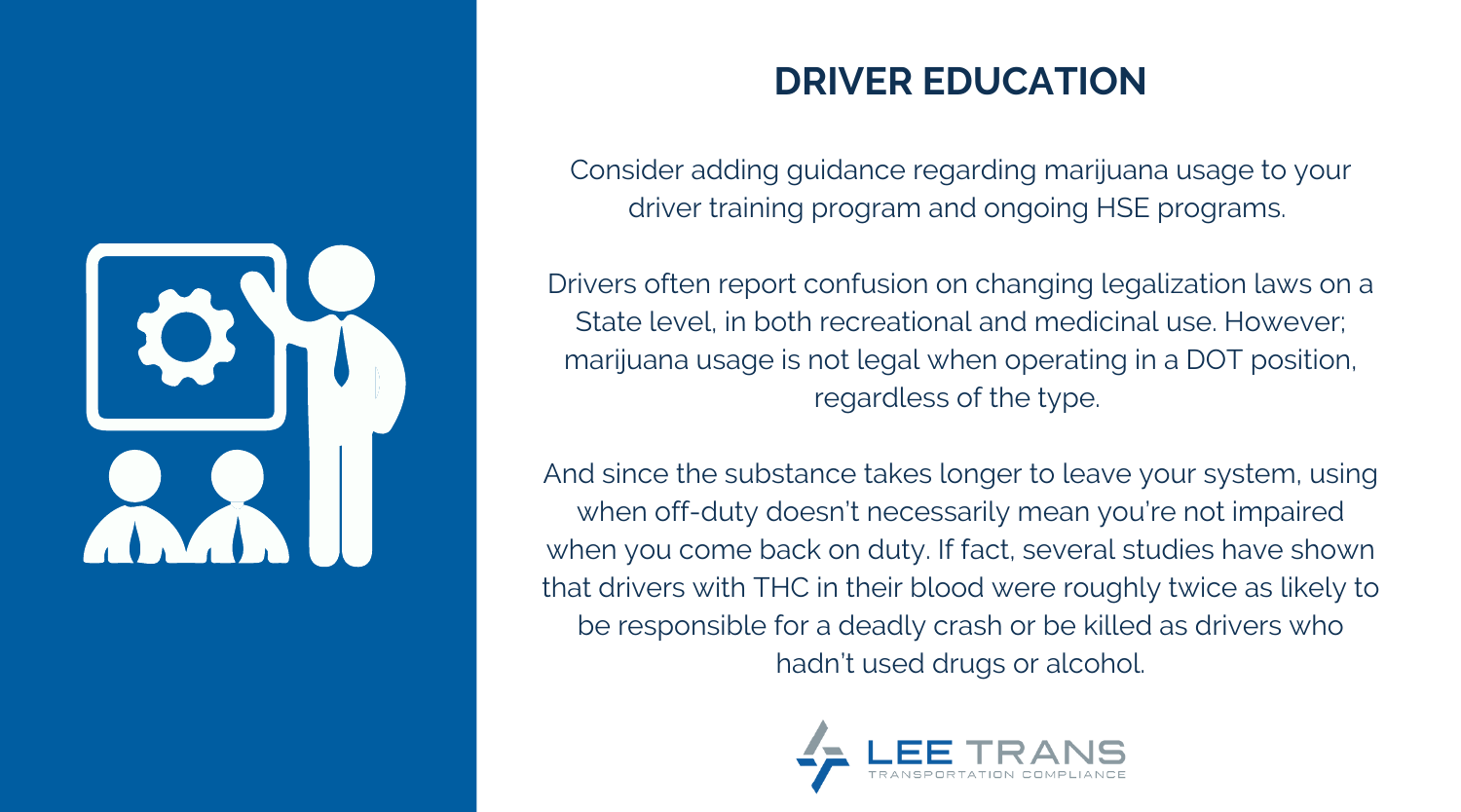# **STATE VS. FEDERAL LEGISLATION**

Research and understand your state-specific requirements.

According to the National Conference of State Legislatures, "as of February 3, 2022, 37 states, four territories and the District of Columbia allow the medical use of cannabis products."

Additionally, "as of November 29, 2021, 18 states, two territories and the District of Columbia have enacted measures to regulate cannabis for adult non-medical use."



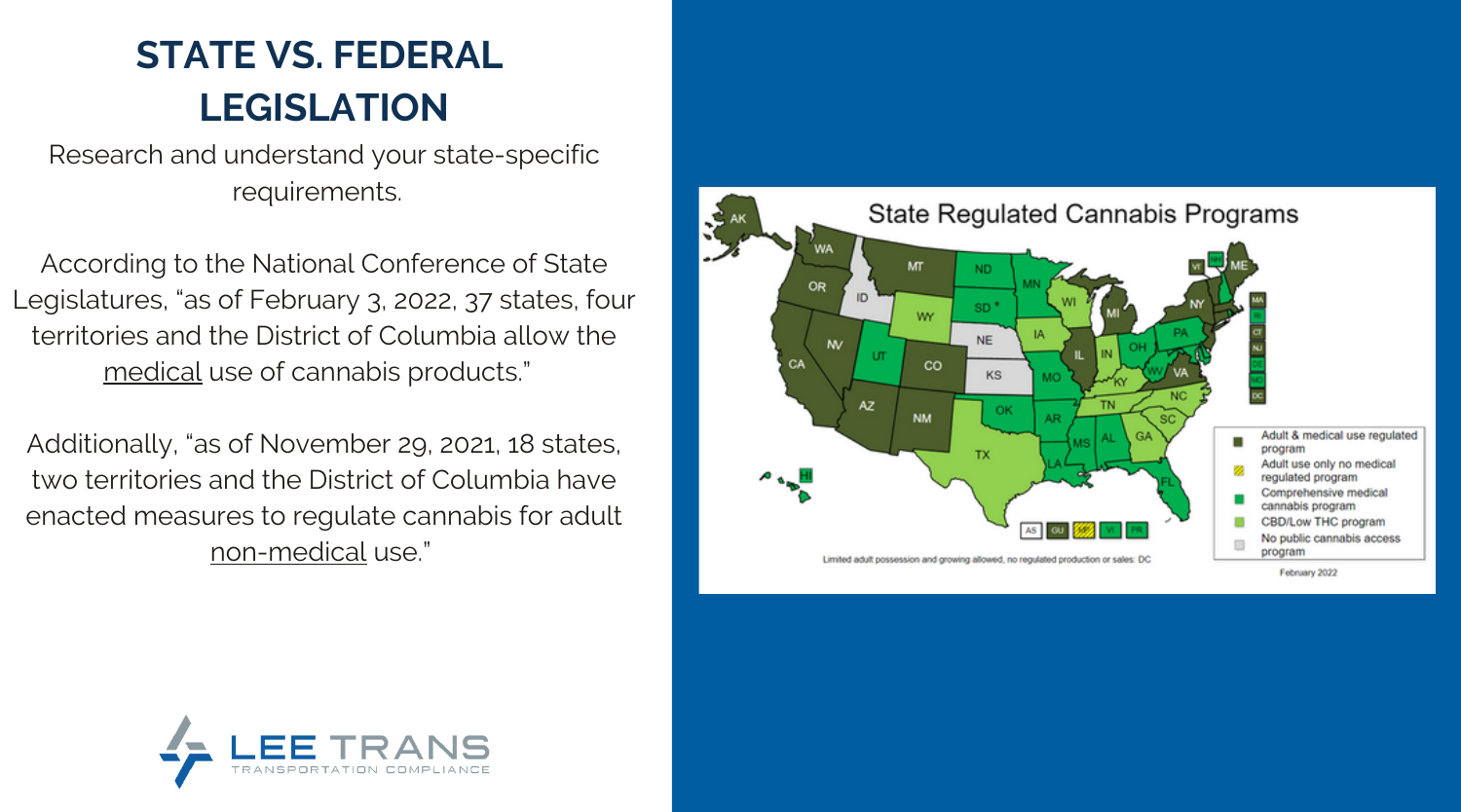

#### **MEDICAL VS. RECREATIONAL USE**

Be prepared to answer refutes of requirements based on health conditions. Adverse action and discrimination statutes vary state to state, and need to be reviewed by carrier's HR teams to ensure compliance when considering driver eligibility. Regardless if a true condition exists, drivers regulated by DOT are not eligible for safety sensitive positions if using medical marijuana.

At the federal level, cannabis remains classified as a Schedule I substance under the Controlled Substances Act, where Schedule I substances are considered to have a high potential for dependency and no accepted medical use. Per FMCSA: Under the Federal Motor Carrier Safety Regulations (FMCSRs), a person is not physically qualified to drive a CMV if he or she uses any Schedule I controlled substance such as marijuana. Legalization of marijuana use by States and other jurisdictions also has not modified the application of U.S. Department of Transportation (DOT) drug testing regulations in 49 CFR parts 40 and 382.

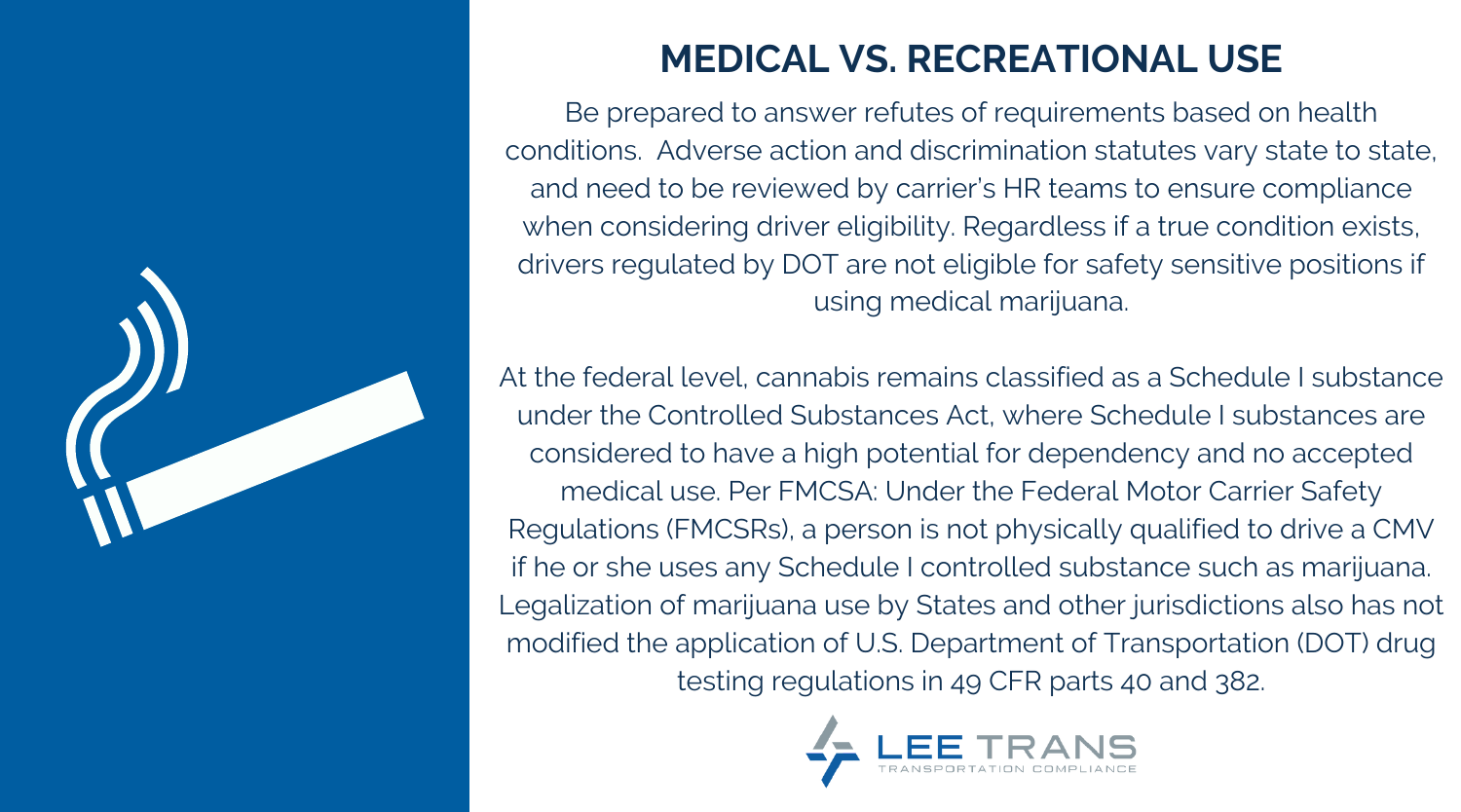## **CBD IMPACTS**

Understand the marketing. Drivers are seeing ads/counter displays that claim to assist with sleep conditions, joint pain and elevated stress; all complaints that drivers struggle with

These impulse buys target those that don't understand the fine print: "THC Free" does not mean 100% no THC.

DOT cutoff for THC in urine controlled substance testing is 50 nanograms/ml with confirmatory cutoff concentration at 15 ng/ml. However; some products list micro dosing that is in excess of DOT cutoffs, and mislead the driver at checkout.



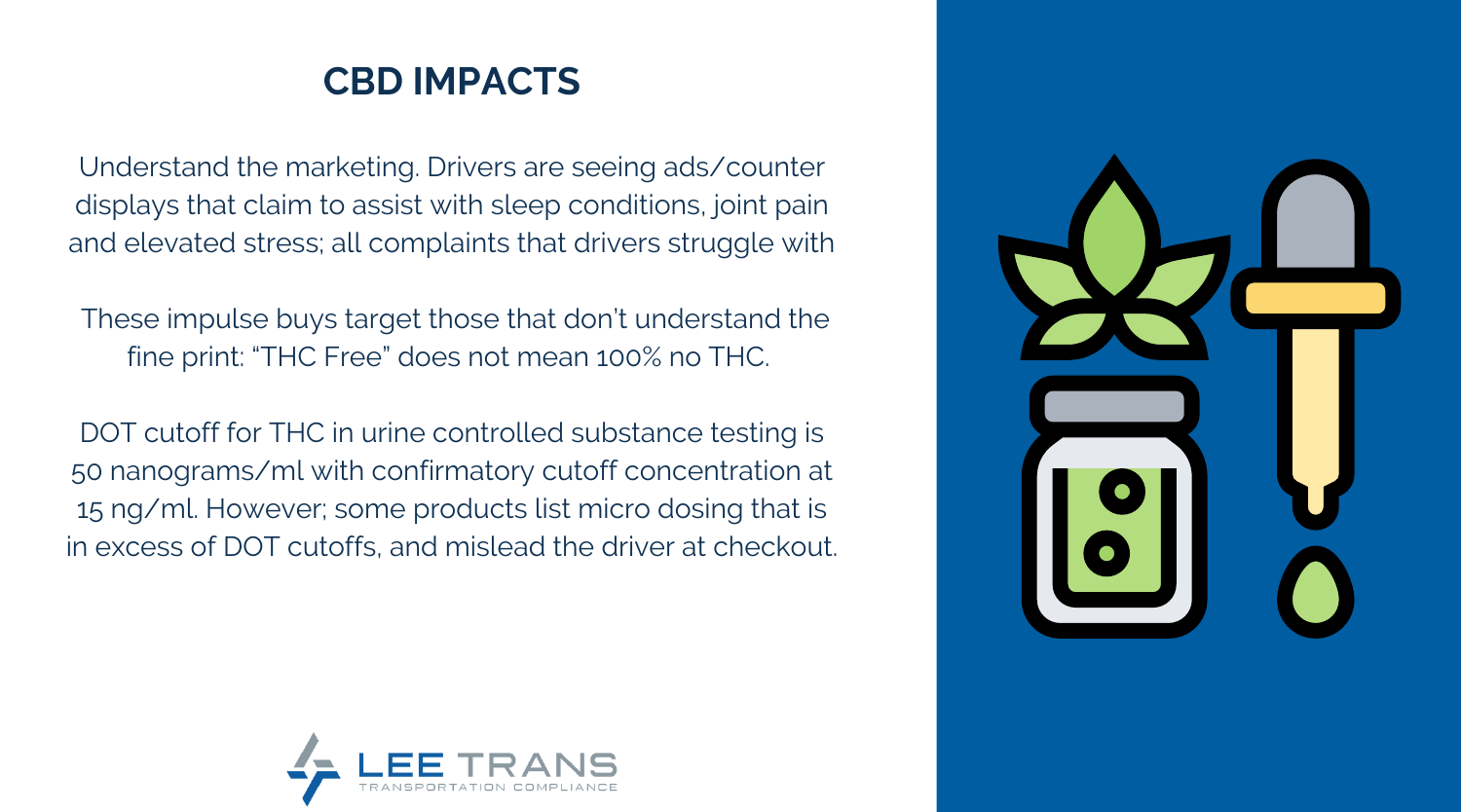

# **UPDATING YOUR DRUG & ALCOHOL POLICY**

Seek the advice of your legal counsel/experts in the field to update your policies to ensure your fleet both understands the requirements and repercussions of marijuana usage while under your employment.

Clearly stating how your company will handle specific scenarios in layman's terms will prevent issues on the forefront.